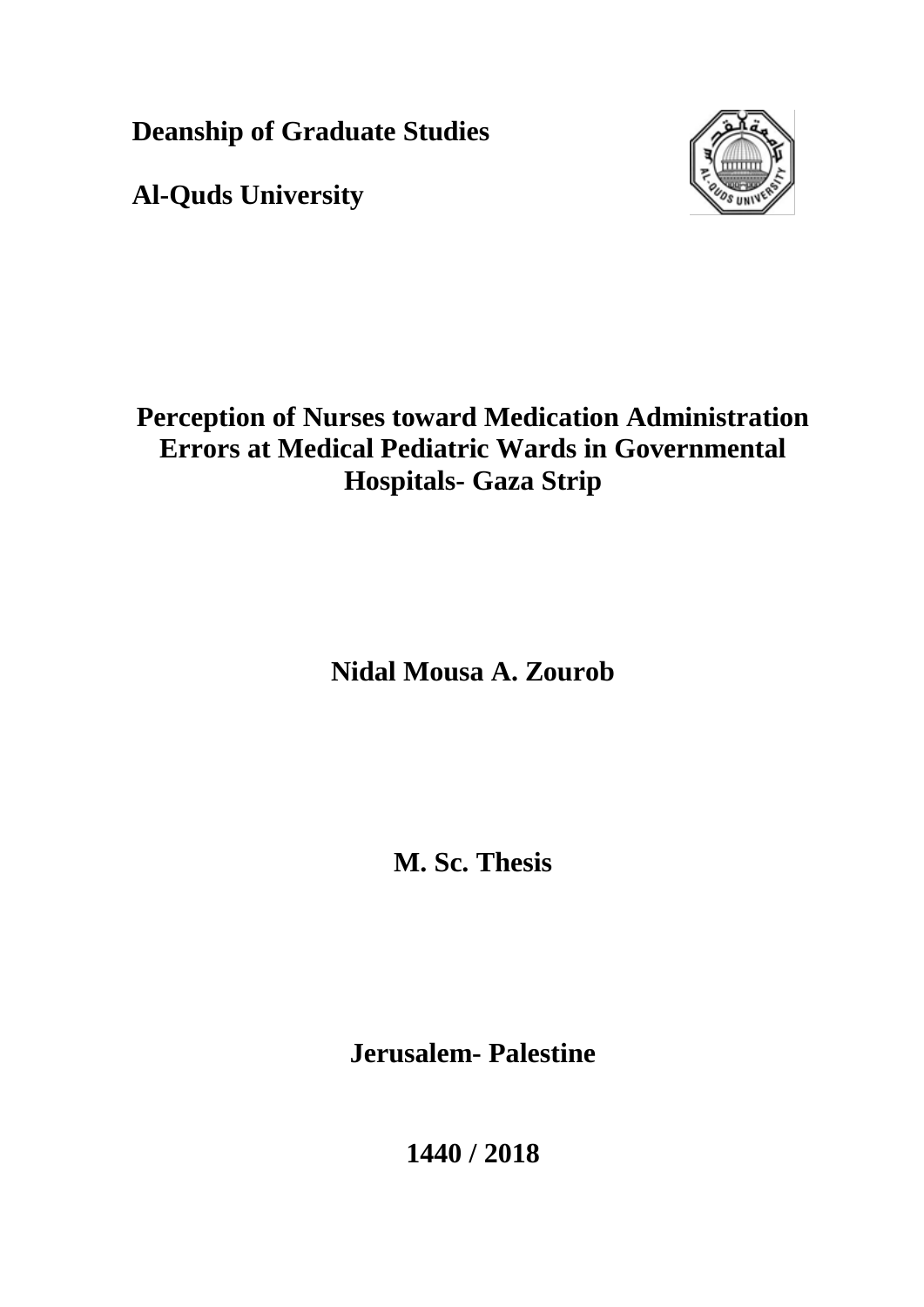## **Perception of Nurses toward Medication Administration Errors at Medical Pediatric Wards in Governmental Hospitals- Gaza Strip**

# Prepared by: **Nidal Mousa A. Zourob**

# B. Sc. in Nursing- Palestine College of nursing

# **Supervisor: Dr. Akram Abu Salah**

A Thesis Submitted in Partial Fulfillment of Requirements for the Degree of Master in Pediatric Nursing-Faculty of Health Professions Al- Quds University

**1440 / 2018**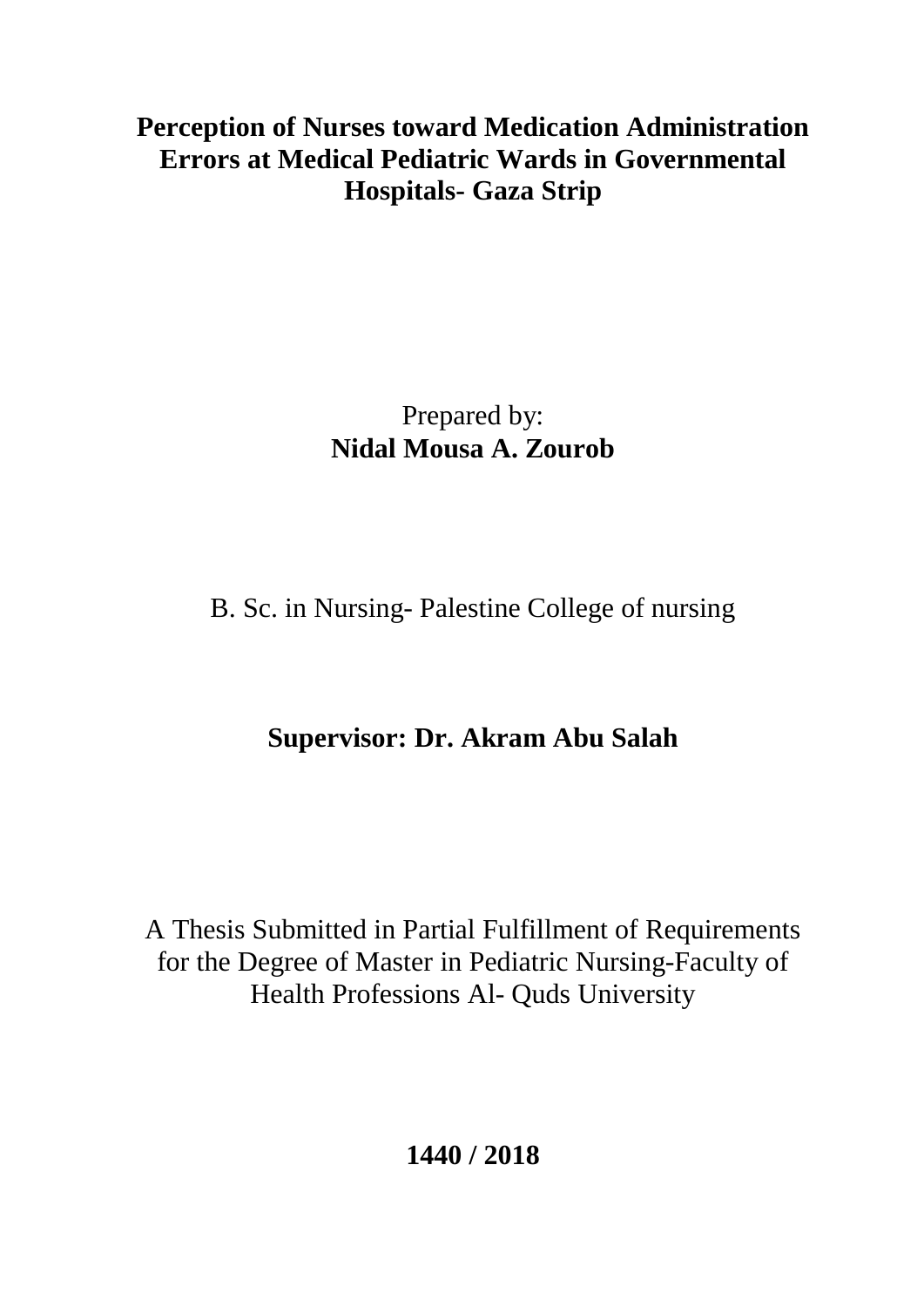**Al-Quds University Deanship of Graduate Studies Pediatric Nursing Program / Nursing Department** 



### **Thesis Approval**

### Perception of Nurses toward Medication Administration Errors at Medical Pediatric Wards in Governmental Hospitals- Gaza Strip

Prepared By: Nidal M. A. Zourob Registration No.: 21611755

Supervisor: Dr. Akram Abu Salah

Master thesis submitted and accepted. Date: 22/12/2018 The names of signatures of the examining committee members are as follows:

1. Head of committee: Dr. Akram Abu Salah

2. Internal examiner: Dr. Yousef Awad

3. External examiner: Dr. Ahmad Nejm

| Signature |
|-----------|
| Signature |
| Signature |
|           |

Jerusalem - Palestine

1440/2018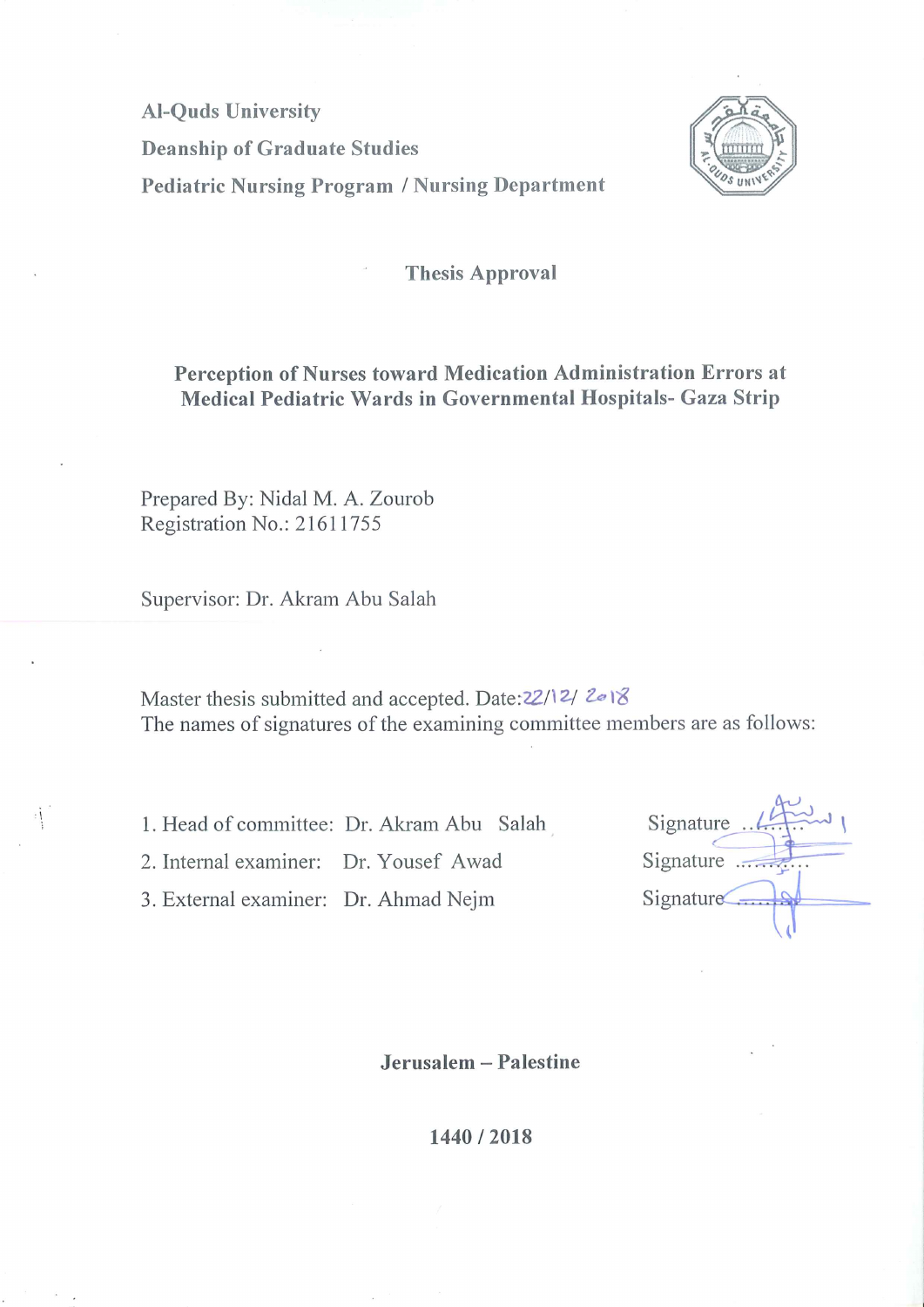## <span id="page-3-0"></span>**Dedication**

I would like to dedicate this work to the soul of my father…

To my kind mother who prayed for me all the time …

My beloved wife and my sons , for their encouragement and support all the way.

To everyone who contributed to make this study a reality, thank you.

Nidal M. A. Zourob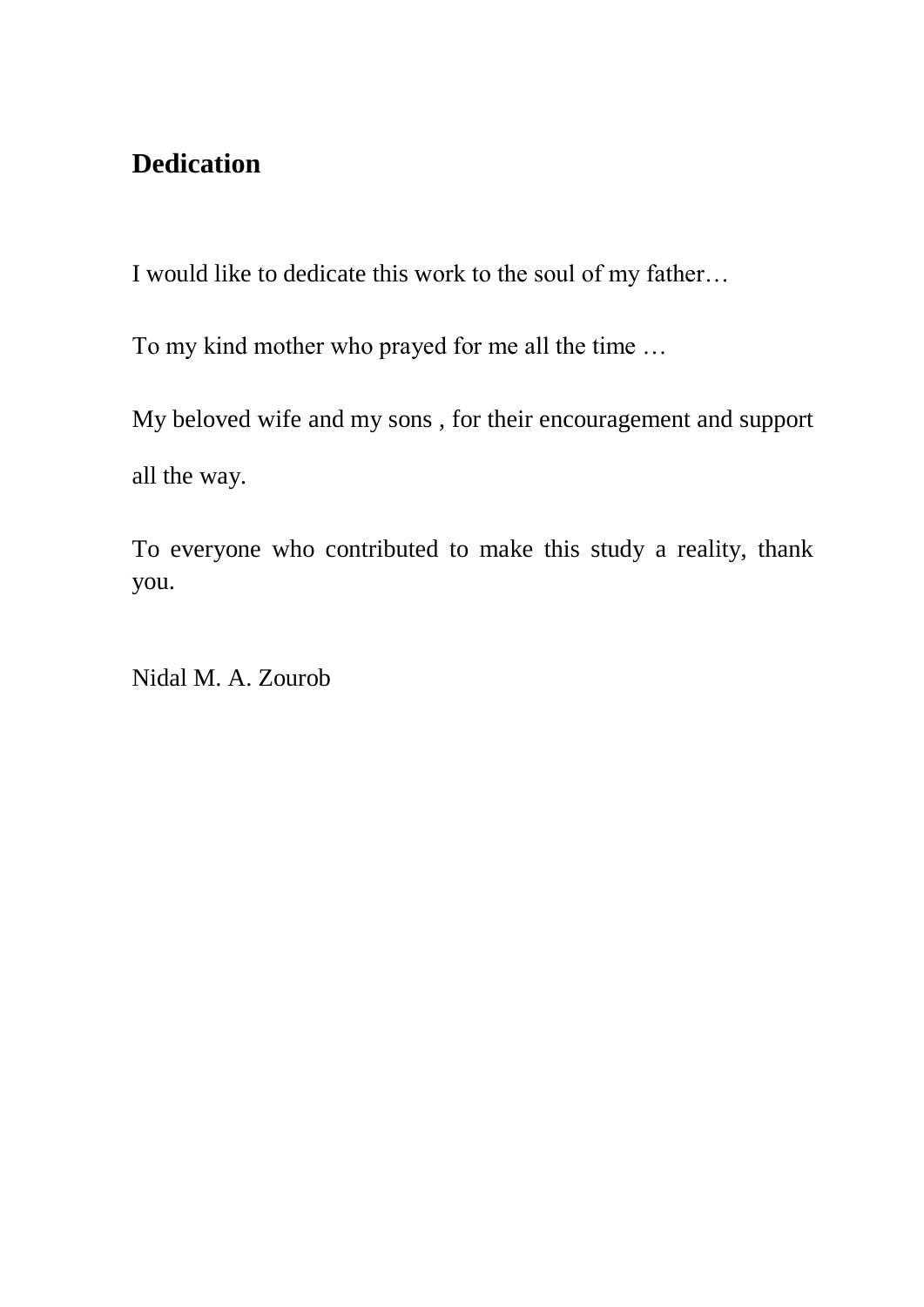### <span id="page-4-0"></span>**Declaration**

I certify that this thesis submitted for the degree of Master, is the result of my own research, except where otherwise acknowledged, and this study (or any part of the same) has not been submitted for a higher degree to any other university or institution.

### **Signed:**

Nidal M. A. Zourob

……/……/…….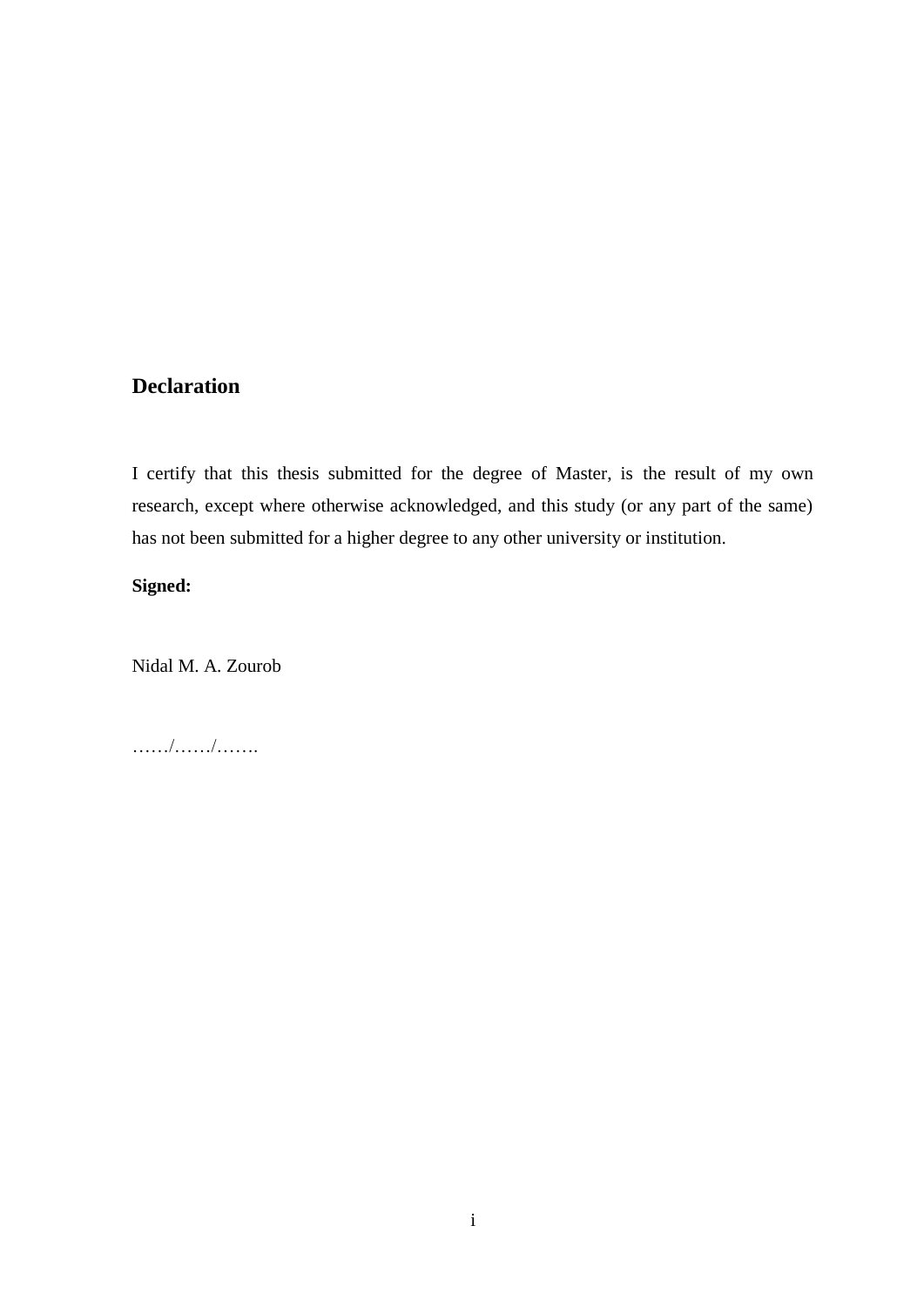### <span id="page-5-0"></span>**Acknowledgement**

First of all, praise is to Allah, the lord of the world, and peace and blessings of Allah be upon the noblest of all Prophets and messengers, our prophet Muhammad, all thanks for Allah who granted me the help and capability to complete this thesis.

I had the great fortune to complete this thesis under the supervision, guidance and revision of Dr. Akram Abu Salah.

I would like to convey my warm thanks to all the nurses at pediatric wards in governmental hospitals for their help and support during data collection.

Nidal Zourob

December, 2018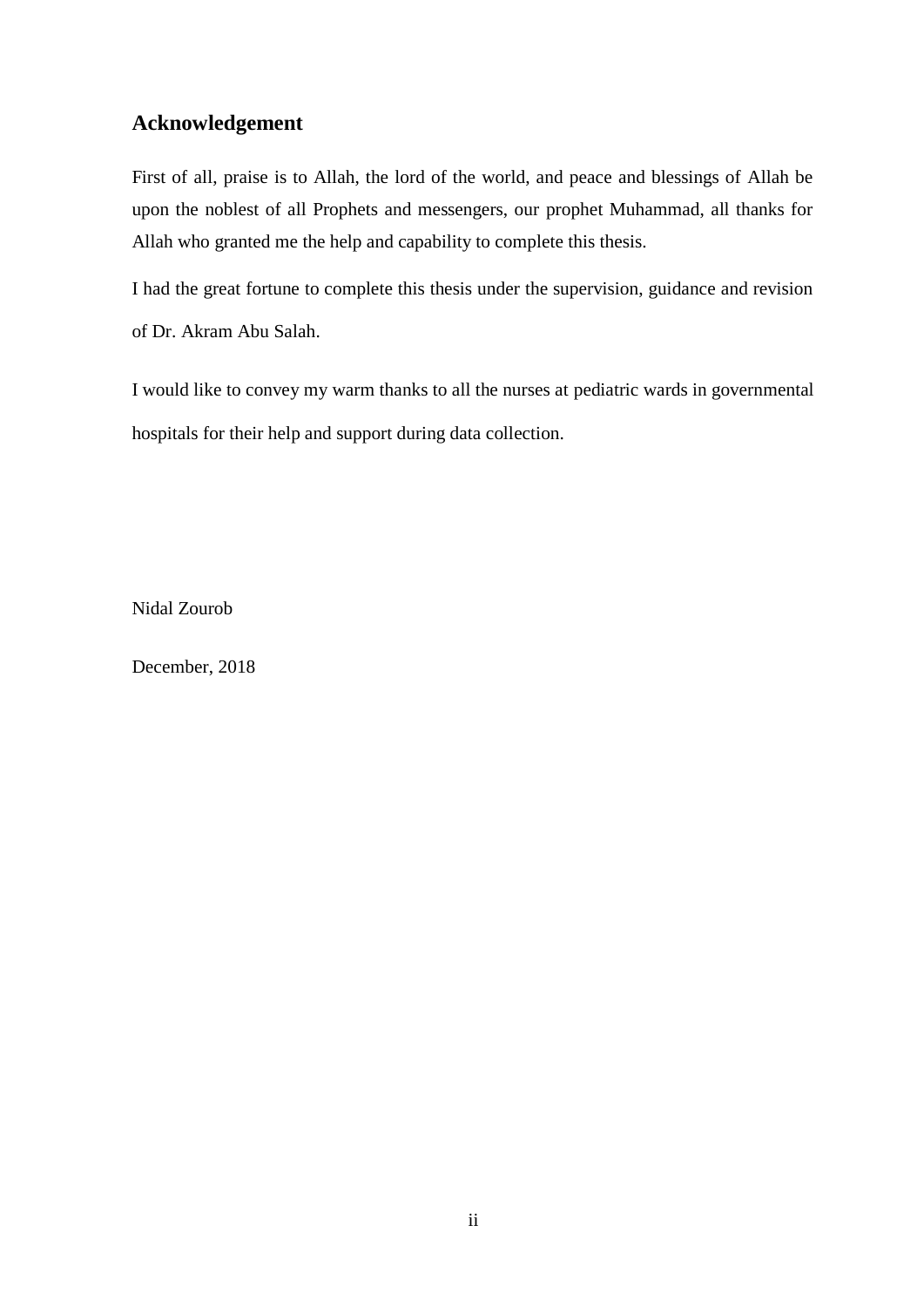### <span id="page-6-0"></span>**Abstract**

Administration of medication is one of the most important duties of nurses as it requires a particular set of knowledge and attitude to be implemented correctly. The purpose of this study was to assess the perception of nurses about medication administration errors at pediatric wards in governmental hospitals of Gaza strip. A descriptive, cross sectional design had been used with 110 pediatric nurses selected conveniently from 5 governmental hospitals namely Al Rantesy, Al Nasser, European Gaza Hospital, Nasser Medical Complex, and Al Najar hospital. An adapted self-administered high reliable (Cronbach's alpha= 0.932) questionnaire was used. The researcher used SPSS program version 22 for data analysis; which the conducted tests were: frequencies, percentage, means, standard deviation, T-test, and Chi square. The results indicated that 67.3% of participants were female nurses, mean age 34.64±8.27 years, 60.9% live in cities, mean years of experience 11.05±7.16 years, 74.5% have bachelor degree, 84.5% married, 68.2% satisfied with their work, and 51.8% working day shift only. The results also showed that 25.5% of the participants reported errors in the process of giving medication at work. These errors capture four main points: type of error, error stage, cause of error and proposed methods to prevent error. Giving wrong type of medication (28.6%) was the most prevalent type of medication errors and most of errors occurred at the administration stage (**4**2.8%). The results showed that there were no statistical significant relationship between the errors in the medication process and the demographic variables; despite of present differences. Ranking of perceived errors showed that giving wrong dose was the most prevalent type of medication errorss, and heavy workload was the most prevalent cause of medication errors. Therefore, the increase number of nurse / patient ratio, the receipt of the prescription correctly, and provision of an appropriate work environment were the most suggested methods to avoid such errors. The domain of fear factors (wt%=  $69\%$ , P $\leq$  0.01), managerial factors (wt%=  $66.6\%$ , P $\leq$  0.01), and reporting factors (wt%=  $64.2\%$ , P $\leq$  0.01) showed the perceived prominent reasons for hindering medication errors reporting. Therefore, the study recommends that ME is a professional act that should not be used for disciplinary or punishment purposes, but should be considered as a healthy behavior to enable the hospital to identify weaknesses in the system and find appropriate solutions to avoid future mistakes.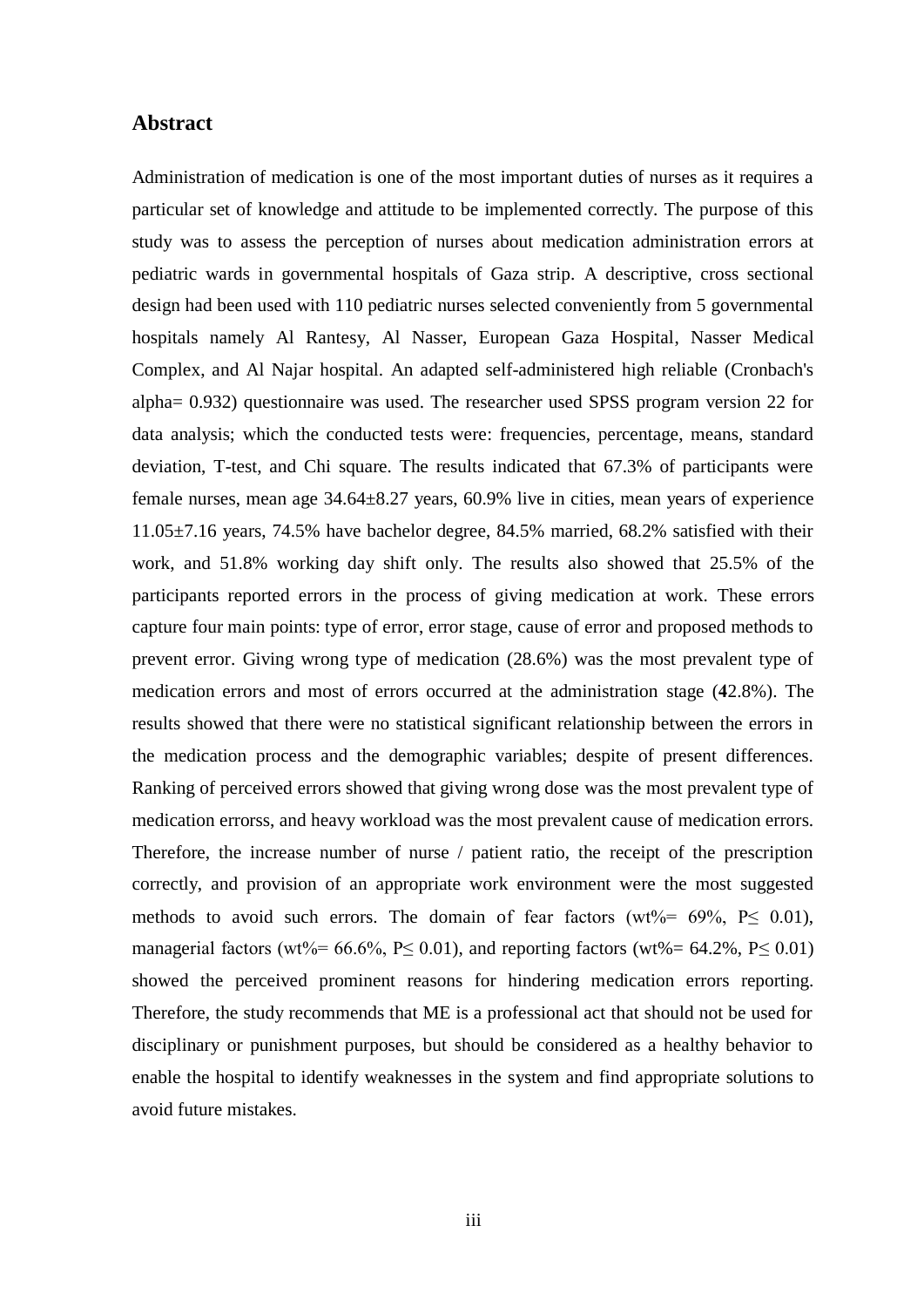## <span id="page-7-0"></span>**Table of Contents**

| 1.1   |  |
|-------|--|
| 1.2   |  |
| 1.3   |  |
| 1.4   |  |
| 1.5   |  |
| 1.6   |  |
| 1.7   |  |
| 1.7.1 |  |
| 1.7.2 |  |
|       |  |
| 1.8   |  |
| 1.9   |  |
|       |  |
|       |  |
| 2.1.1 |  |
| 2.1.2 |  |
| 2.1.3 |  |
| 2.2   |  |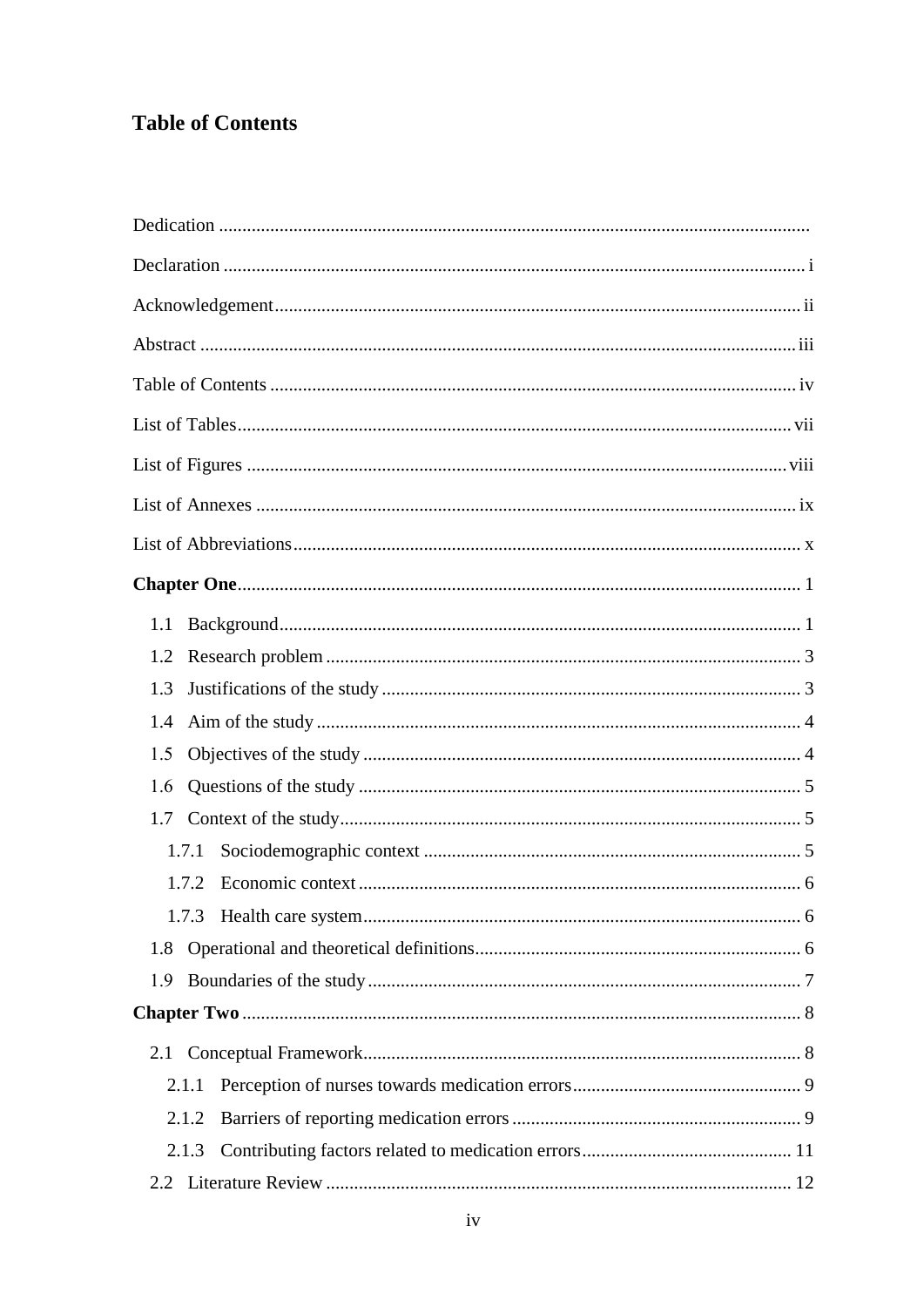|     | 2.2.1 |                                                                              |  |
|-----|-------|------------------------------------------------------------------------------|--|
|     | 2.2.2 |                                                                              |  |
|     | 2.2.3 |                                                                              |  |
|     | 2.2.4 |                                                                              |  |
|     | 2.2.5 |                                                                              |  |
|     | 2.2.6 |                                                                              |  |
|     | 2.2.7 |                                                                              |  |
|     | 2.2.8 | The role of organizational safety culture in preventing medication errors 19 |  |
|     | 2.2.9 | The role of interruptions and distractions in medication errors 19           |  |
|     |       |                                                                              |  |
| 3.1 |       |                                                                              |  |
| 3.2 |       |                                                                              |  |
| 3.3 |       |                                                                              |  |
| 3.4 |       |                                                                              |  |
| 3.5 |       |                                                                              |  |
| 3.6 |       |                                                                              |  |
|     | 3.6.1 |                                                                              |  |
|     | 3.6.2 |                                                                              |  |
| 3.7 |       |                                                                              |  |
| 3.8 |       |                                                                              |  |
| 3.9 |       |                                                                              |  |
|     |       |                                                                              |  |
|     | 3.9.2 |                                                                              |  |
|     |       |                                                                              |  |
|     |       |                                                                              |  |
|     |       |                                                                              |  |
|     |       |                                                                              |  |
|     |       |                                                                              |  |
|     |       |                                                                              |  |
|     | 4.1.1 |                                                                              |  |
|     | 4.1.2 |                                                                              |  |
|     |       |                                                                              |  |
|     | 4.2.1 |                                                                              |  |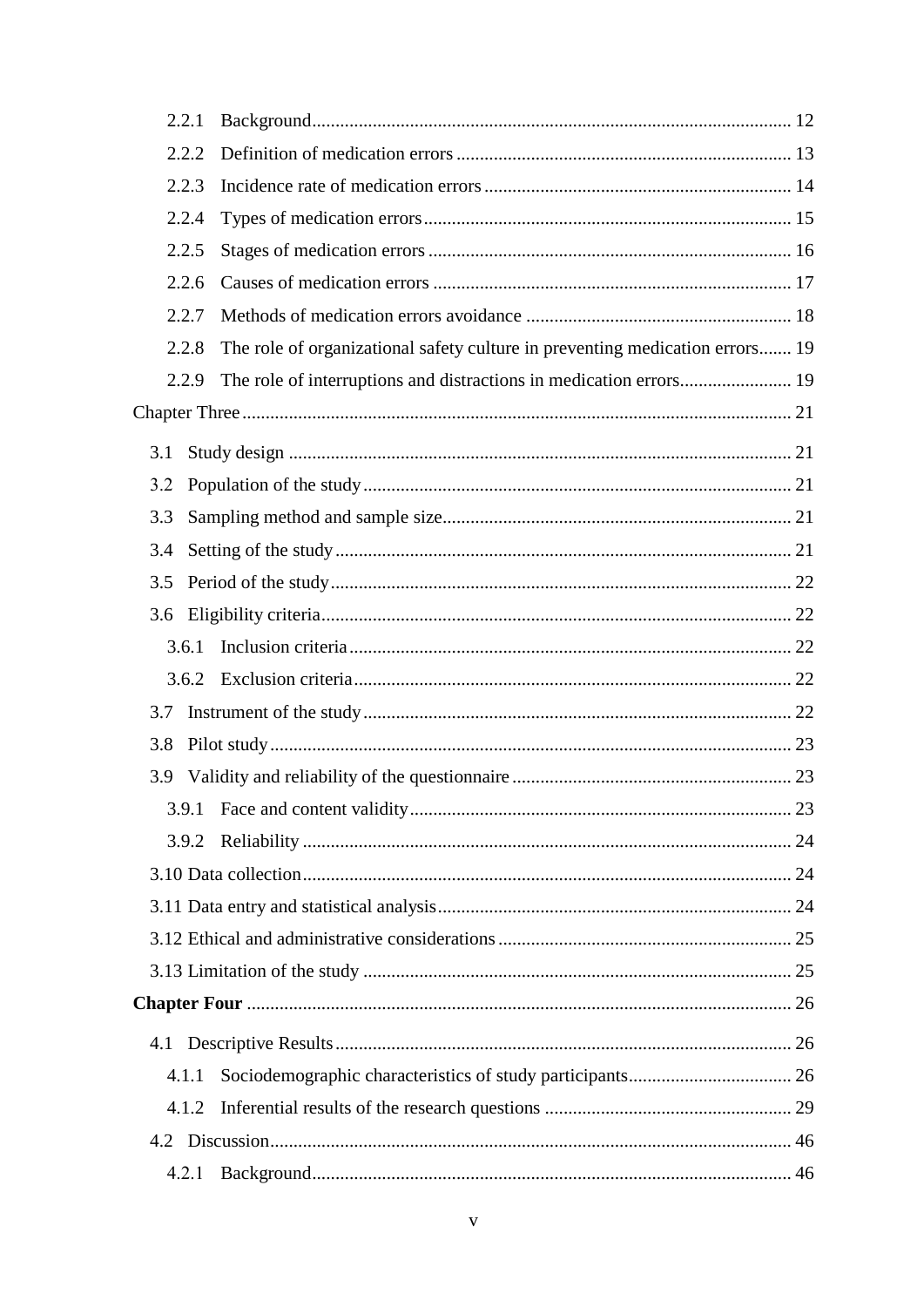| 4.2.2 Incidence rate, frequency, type, and stage of medication administration errors<br>47 |
|--------------------------------------------------------------------------------------------|
| 4.2.3 Association between medication administration errors and selected                    |
| 4.2.4 Ranking of medication errors according to type, stage, cause, and method of          |
|                                                                                            |
|                                                                                            |
|                                                                                            |
|                                                                                            |
|                                                                                            |
|                                                                                            |
|                                                                                            |
|                                                                                            |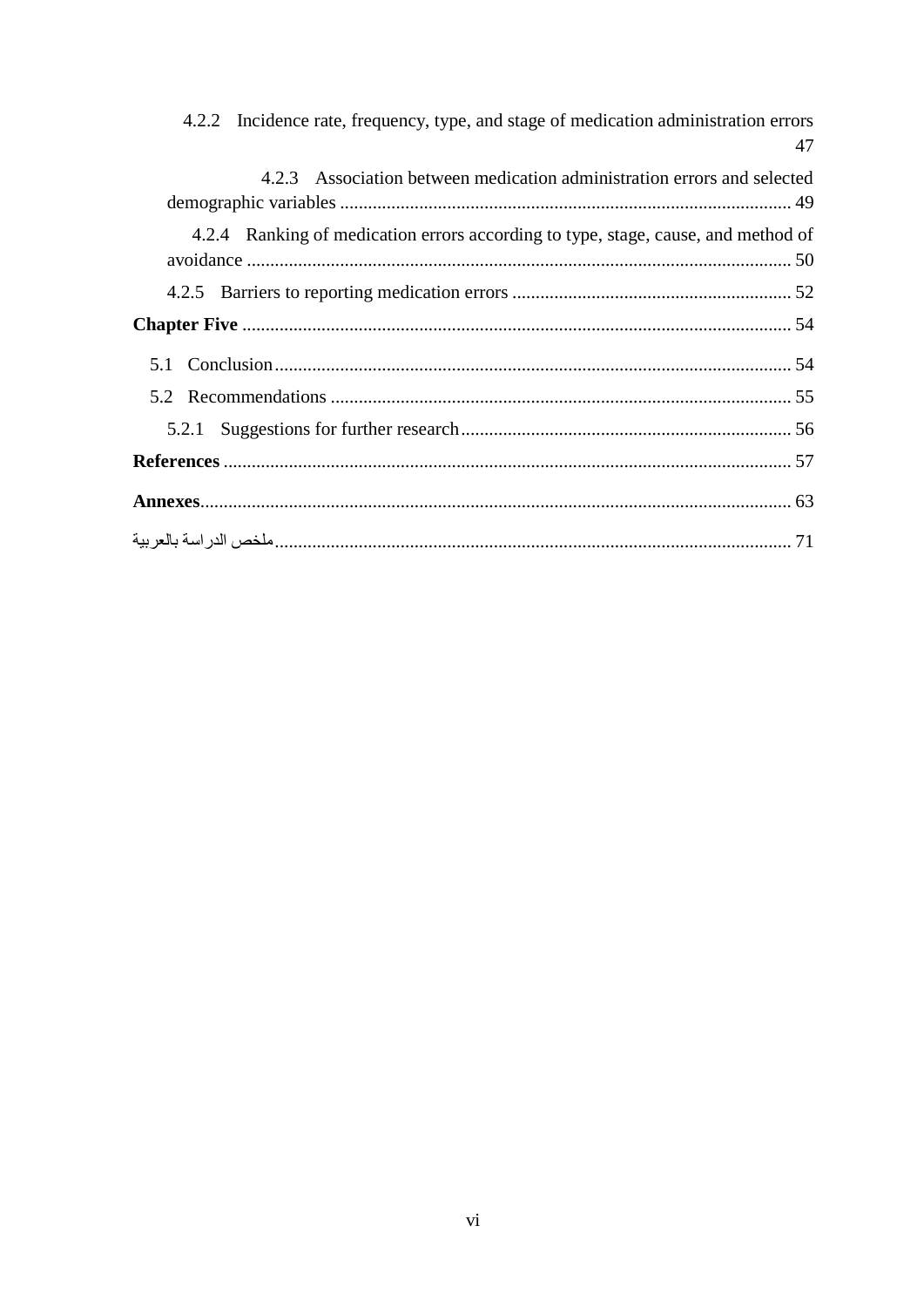### <span id="page-10-0"></span>**List of Tables**

Table (3.1): Interpretation of 5-points Likert scale **.............................................................** 23 Table (3.2): Reliability of barriers to medication errors scale by Alpha Cronbache**...........** 24 Table (4.1): Demographic characteristics of study participants (N = 110) **.........................** 27 Table (4.2): Incidence, frequency and type of medication errors (N = 110)**.......................** 29 Table (4.3): Distribution of medication errors by age of the nurse (N= 28) **.......................** 30 Table (4.4): Distribution of medication errors by gender of the nurse (N= 28)**..................** 31 Table (4.5): Distribution of medication errors by years of experience (N= 28)**..................** 32 Table (4.6): Distribution of medication errors by hospital (N= 28) **....................................** 33 Table (4.7): Distribution of medication errors by qualification of the nurse (N= 28)**.........** 35 Table (4.8): Distribution of medication errors by work shift (N= 28) **................................** 36 Table (4.9): Distribution of medication errors by marital status (N= 28) **...........................** 37 Table (4.10): Distribution of medication errors by job satisfaction (N= 28) **......................** 38 Table (4.11): Ranking of medication errors according to type (N = 110)**...........................** 39 Table (4.12): Ranking of medication errors according to stage (N = 110) **.........................** 40 Table (4.13): Ranking of medication errors according to cause of error  $(N = 110)$ ............. 40 Table (4.14): Ranking of medication errors according to method of avoidance (N= 110) **.** 41 Table (4.15): Barriers to reporting medication errors (Fear factors)**...................................** 42 Table (4.16): Barriers to reporting medication errors (Managerial factors)**........................** 43 Table (4.17): Barriers to reporting medication errors (Reporting factors)**..........................** 44 Table (4.18): Barriers to reporting medication errors (overall)**...........................................** 45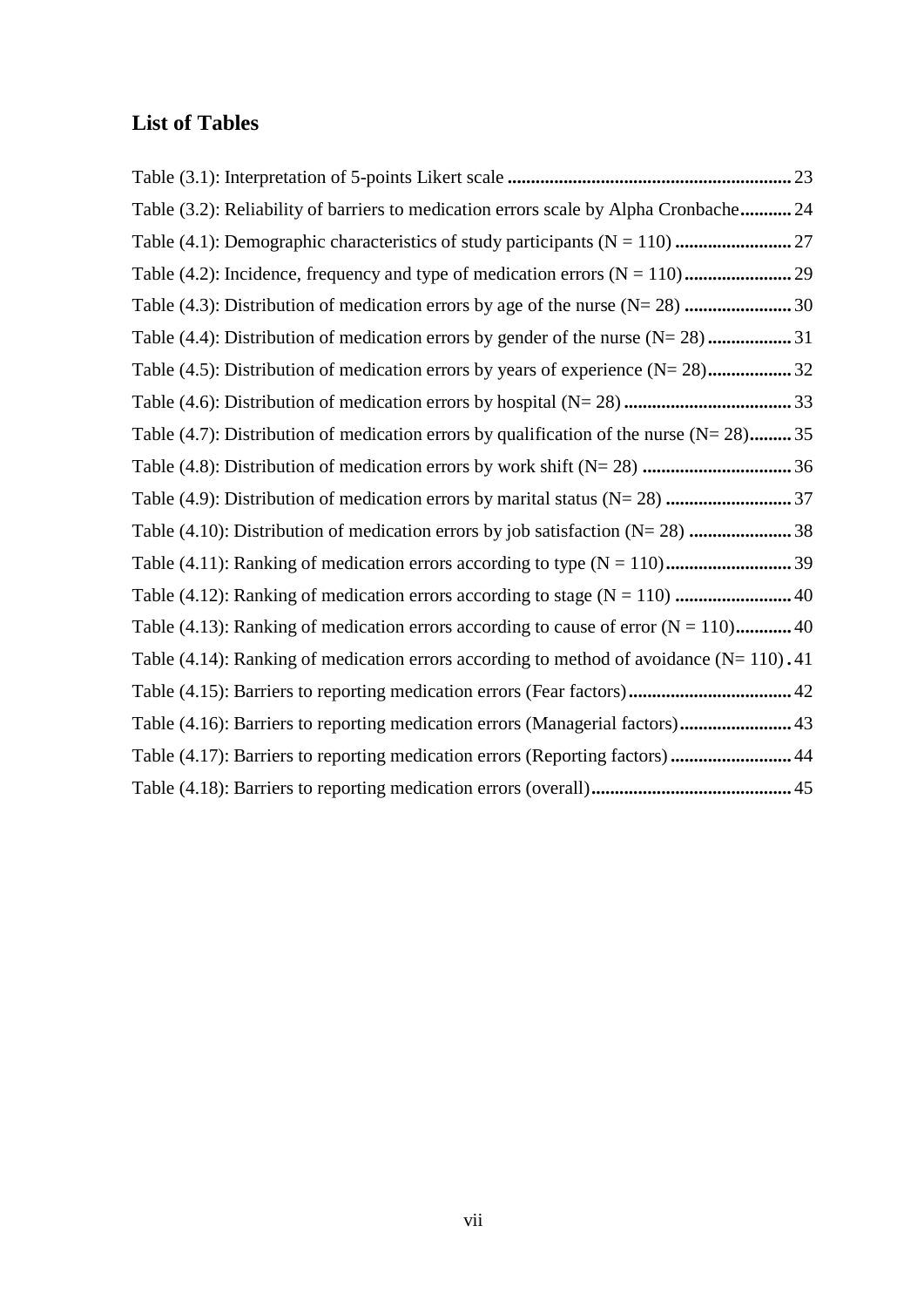## <span id="page-11-0"></span>**List of Figures**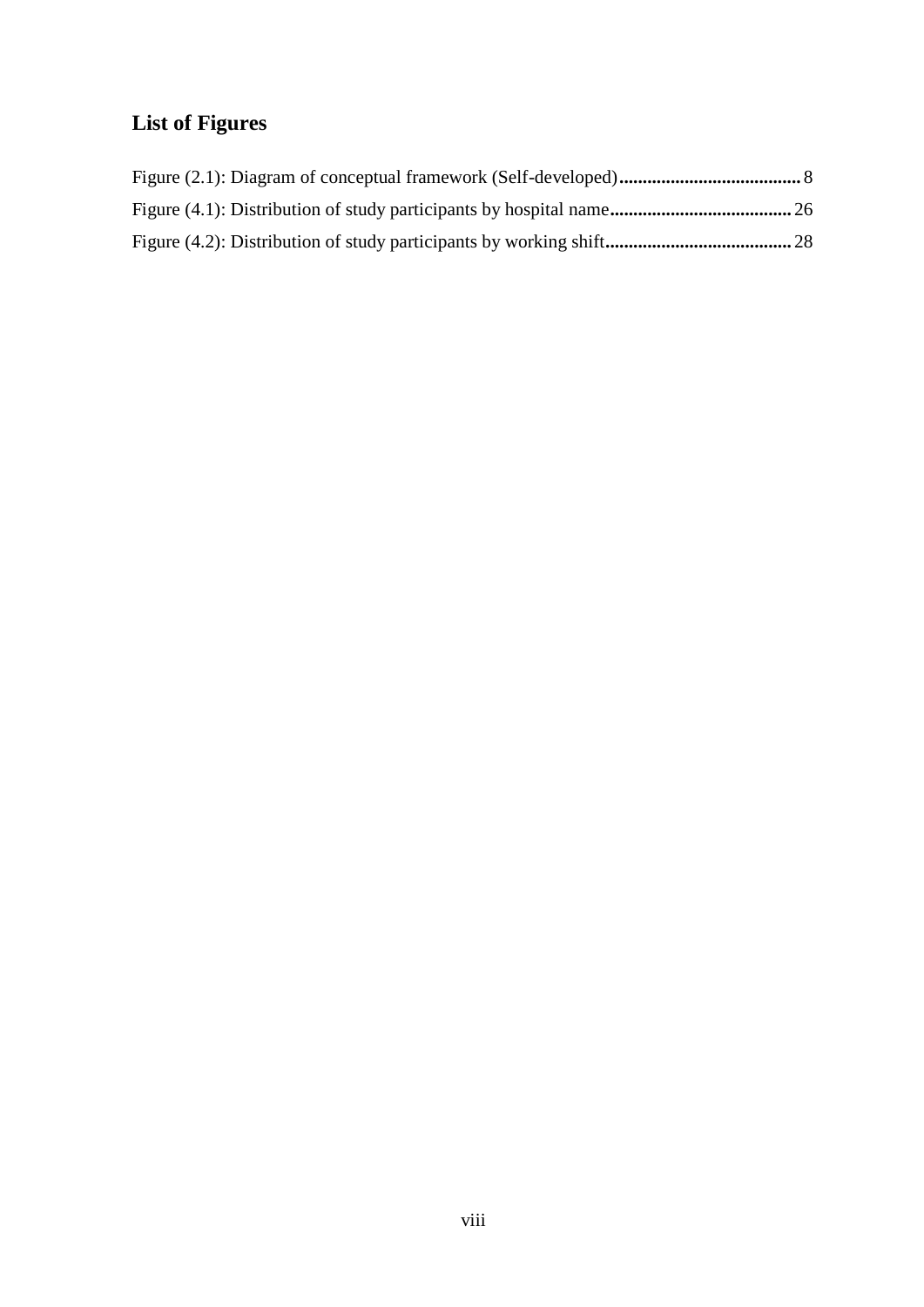## <span id="page-12-0"></span>**List of Annexes**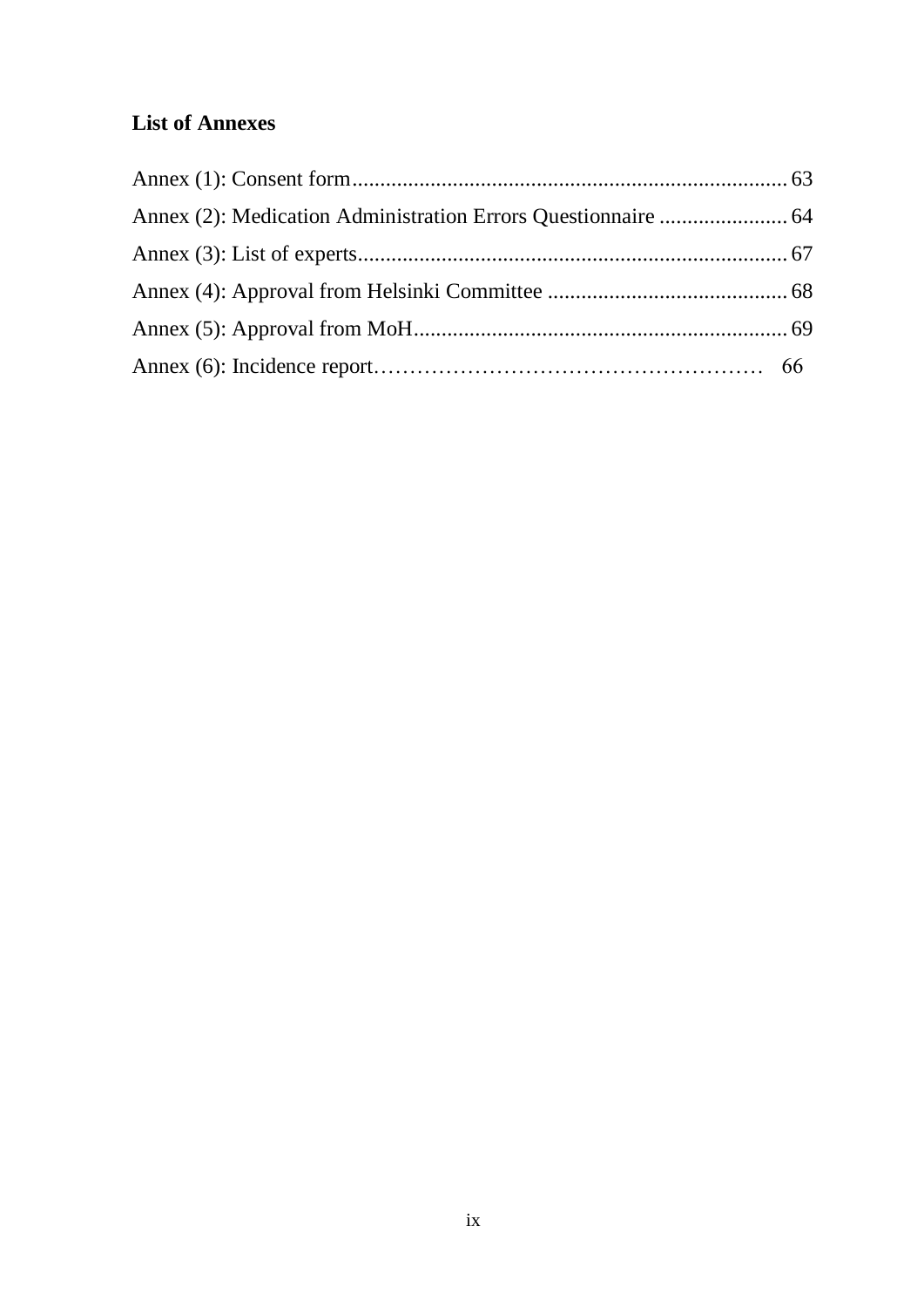## <span id="page-13-0"></span>**List of Abbreviations**

| ADE           | <b>Adverse Drug Event</b>                                                               |
|---------------|-----------------------------------------------------------------------------------------|
| ADR           | <b>Adverse Drug Reaction</b>                                                            |
| EGH           | European Gaza Hospital                                                                  |
| GS            | Gaza Strip                                                                              |
| MA            | <b>Medication Administration</b>                                                        |
| MAE           | <b>Medication Administration Error</b>                                                  |
| MЕ            | <b>Medication Errors</b>                                                                |
| $\bf{Mo}H$    | Ministry of Health                                                                      |
| <b>NGOs</b>   | Non-Governmental Organizations                                                          |
| <b>NCCMER</b> | National Coordinating Council for Medical Error Reporting and<br>Prevention             |
| NMC           | <b>Nasser Medical Complex</b>                                                           |
| <b>OCHA</b>   | Office for the Coordination of Humanitarian Affairs                                     |
| <b>PCBS</b>   | Palestinian Center Bureau of Statistics                                                 |
| <b>SPSS</b>   | <b>Statistical Package for Social Sciences</b>                                          |
| <b>UNRWA</b>  | United Nations Relief and Works Agency for the Palestinian<br>Refugees in the Near East |
| WB            | West Bank                                                                               |
| WHO           | World Health Organization                                                               |